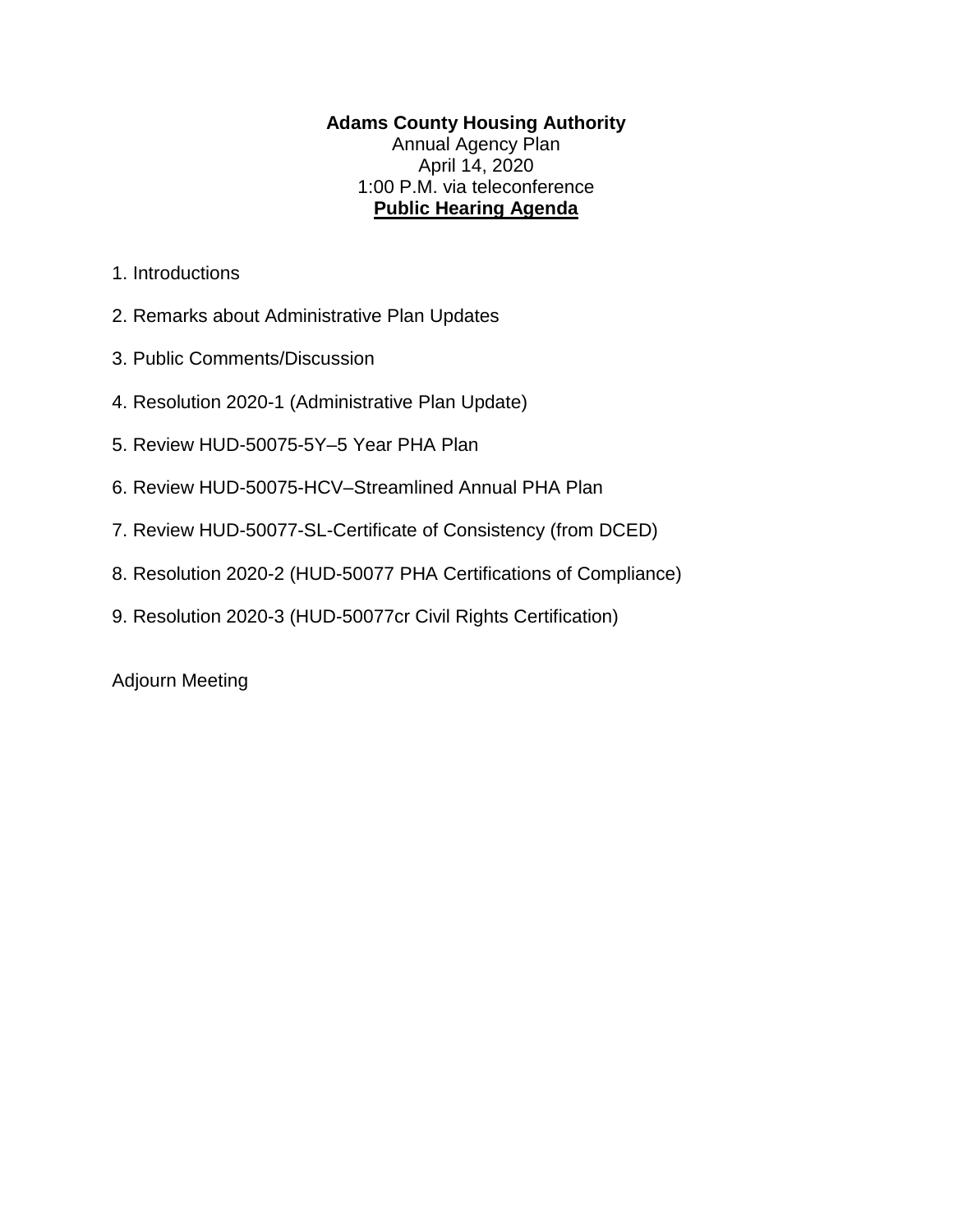## **PHA ADMINISTRATIVE PLAN UPDATE 2020**

**Changes highlighted in yellow**

## **3-III.C. OTHER PERMITTED REASONS FOR DENIAL OF ASSISTANCE**

## **Criminal Activity [24 CFR 982.553]**

HUD permits, but does not require, the PHA to deny assistance if the PHA determines that any household member is currently engaged in, or has engaged in during a reasonable time before the family would receive assistance, certain types of criminal activity.

**If any household member is currently engaged in, or has engaged in, any of the following activities** *within the past five years***, ACHA will deny assistance to the family:** 

**Criminal activity that may threaten the health, safety, or right to peaceful enjoyment of the premises by other residents or persons residing in the immediate vicinity; or** 

**Criminal activity that may threaten the health or safety of property owners, or management staff, and persons performing contract administration functions or other responsibilities on behalf of ACHA (including an ACHA employee or contractor, subcontractor or agent.)** 

**Evidence of such criminal activity includes, but is not limited to:**

**Any record of conviction for conduct deemed a felony within the last five years.**

**Any record of eviction from public or privately-owned housing as a result of criminal activity within the past five years.**

**Applicants with a history of repeated convictions graded misdemeanor two or higher within the past five years will be denied. Repeated history is defined as three or more convictions.**

## **4-III.C. SELECTION METHOD**

### **Homeless Preference**

**ACHA will offer preference to families in Adams County who are currently homeless. Homeless is defined as lacking a fixed, regular, adequate nighttime residence (this includes people living in vehicles, motels or campgrounds) or living in a primary nighttime residence that is supervised by a public or private shelter. Homeless family does not include any individual imprisoned or detained pursuant to State Law or an Act of Congress. Homeless families participating in a transitional housing program qualify for this preference.**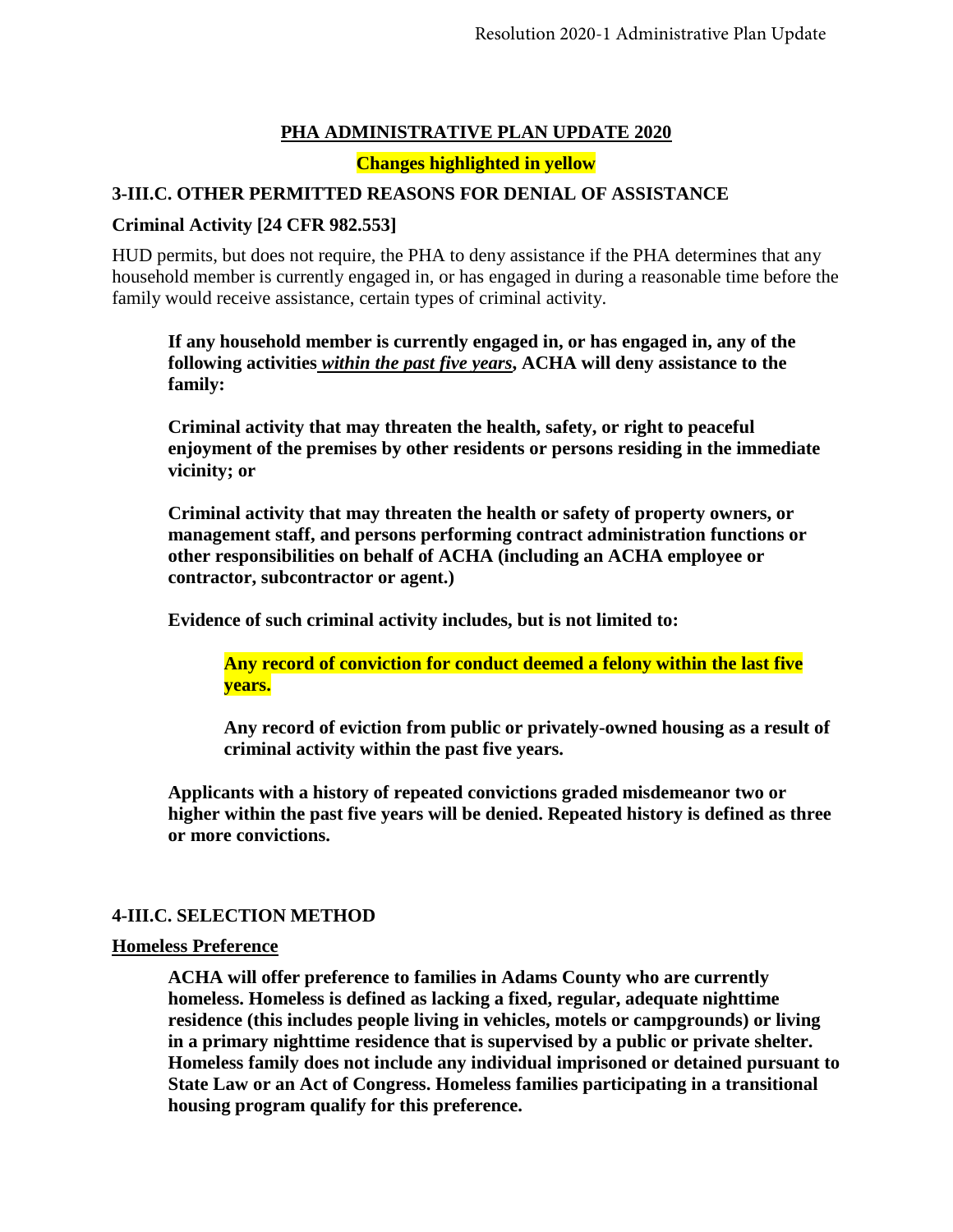**The application must be submitted with either a referral letter from SCCAP, Gettysburg CARES, Adams Rescue Mission/Agape House; or a month's worth of current and consecutive receipts from an Adams County motel or campground; No other documentation will be accepted.** 

**No more than five applicants with this preference will be pulled off each waiting list.**

## **Domestic Violence Preference**

**ACHA will offer preference to families in Adams County that have been subjected to or victimized by a member of the family or household, or at the family's residence, within the past 30 days. ACHA will require evidence that the family has been displaced as a result of fleeing stalking or violence at the home or is currently living in a situation where they are being subjected to stalking or violence at the home.** 

**Applicants must provide a referral letter from Safe Home or similar provider and the certification of domestic violence form HUD-5382. The applicant must certify that the abuser will not reside with the applicant unless ACHA gives written approval.** 

## **5-II.B. DETERMINING FAMILY UNIT (VOUCHER) SIZE [24 CFR 982.402]**

\_\_\_\_\_\_\_\_\_\_\_\_\_\_\_\_\_\_\_\_\_\_\_\_\_\_\_\_\_\_\_\_\_ \_\_\_\_\_\_\_\_\_\_\_\_\_\_\_\_\_\_\_\_\_

**ACHA will assign bedrooms as follows:**

**1 Person – 1 Bedroom** 

**2 People - 2 Bedrooms** 

**3 People - 3 Bedrooms** 

**4 People - 3 Bedrooms** 

**5 People - 4 Bedrooms** 

**6 People - 4 Bedrooms** 

Name of Authorized Official Title

\_\_\_\_\_\_\_\_\_\_\_\_\_\_\_\_\_\_\_\_\_\_\_\_\_\_\_\_\_\_\_\_\_ \_\_\_\_\_\_\_\_\_\_\_\_\_\_\_\_\_\_\_\_\_

Signature Date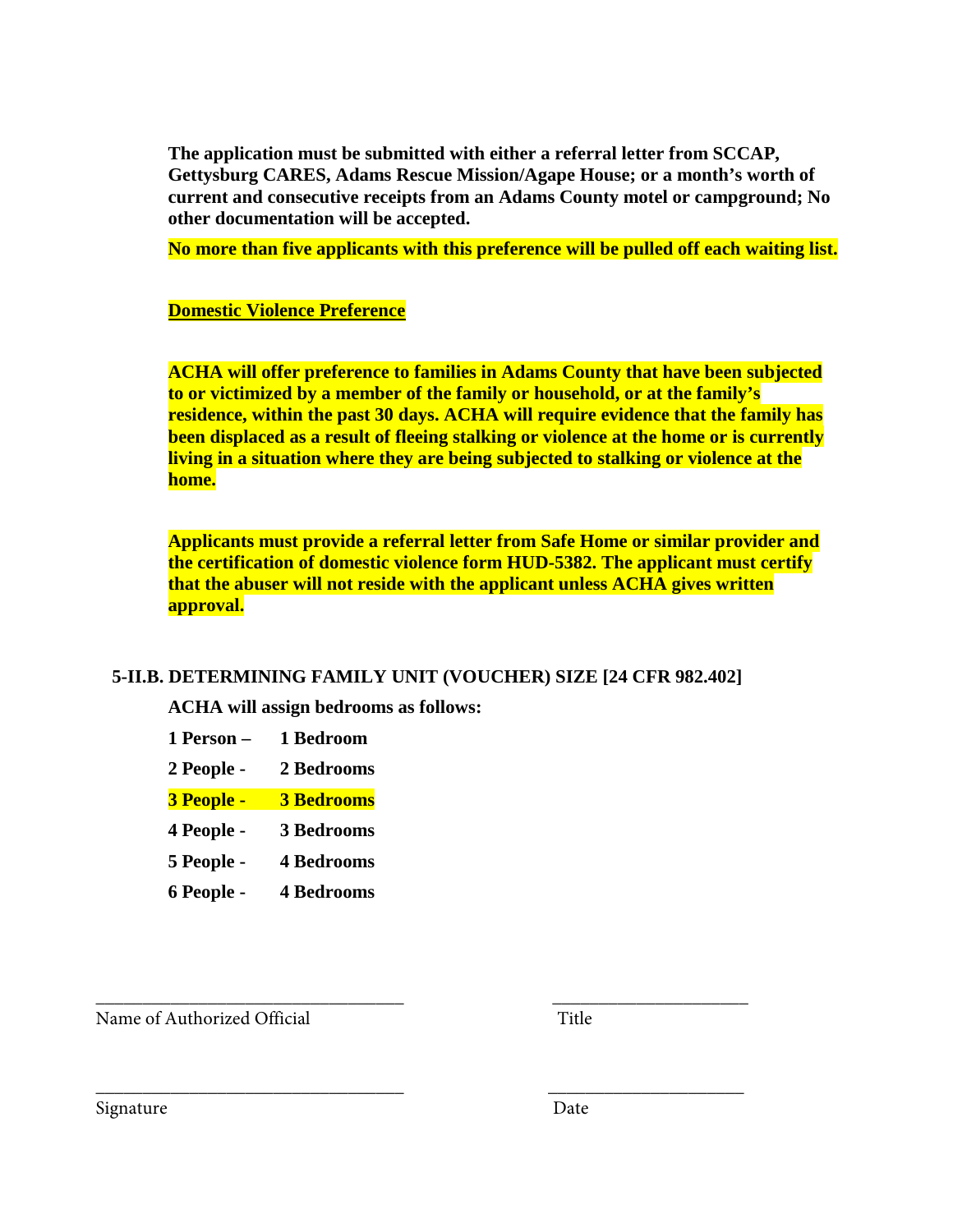| 5-Year PHA Plan                                                                                                                                     | U.S. Department of Housing and Urban Development<br><b>Office of Public and Indian Housing</b> | OMB No. 2577-0226<br>Expires: 02/29/2016 |
|-----------------------------------------------------------------------------------------------------------------------------------------------------|------------------------------------------------------------------------------------------------|------------------------------------------|
| (for All PHAs)                                                                                                                                      |                                                                                                |                                          |
| <b>Purpose.</b> The 5-Year and Annual PHA Plans provide a ready source for interested parties to locate basic PHA policies, rules, and requirements |                                                                                                |                                          |

concerning the PHA's operations, programs, and services, and informs HUD, families served by the PHA, and members of the public of the PHA's mission, goals and objectives for serving the needs of low- income, very low- income, and extremely low- income families

#### **Applicability. Form HUD-50075-5Y** is to be completed once every 5 PHA fiscal years by all PHAs.

| A.1 | PHA Name: Adams County Housing Authority                                                                                                                                |  |                                                        | PHA Code: PA091                                                                                                                                                                                                                                                                                                                                                                                                                                                                                                                                                                                                                                                                                                                                                                                                                                                                                                           |    |                                            |
|-----|-------------------------------------------------------------------------------------------------------------------------------------------------------------------------|--|--------------------------------------------------------|---------------------------------------------------------------------------------------------------------------------------------------------------------------------------------------------------------------------------------------------------------------------------------------------------------------------------------------------------------------------------------------------------------------------------------------------------------------------------------------------------------------------------------------------------------------------------------------------------------------------------------------------------------------------------------------------------------------------------------------------------------------------------------------------------------------------------------------------------------------------------------------------------------------------------|----|--------------------------------------------|
|     | PHA Plan Submission Type: ■ 5-Year Plan Submission<br>each resident council a copy of their PHA Plans.                                                                  |  | PHA Plan for Fiscal Year Beginning: (MM/YYYY): 07/2020 | Revised 5-Year Plan Submission<br>Availability of Information. In addition to the items listed in this form, PHAs must have the elements listed below readily available to the public.<br>A PHA must identify the specific location(s) where the proposed PHA Plan, PHA Plan Elements, and all information relevant to the public hearing<br>and proposed PHA Plan are available for inspection by the public. Additionally, the PHA must provide information on how the public may<br>reasonably obtain additional information on the PHA policies contained in the standard Annual Plan, but excluded from their streamlined<br>submissions. At a minimum, PHAs must post PHA Plans, including updates, at each Asset Management Project (AMP) and main office or central<br>office of the PHA. PHAs are strongly encouraged to post complete PHA Plans on their official websites. PHAs are also encouraged to provide |    |                                            |
|     | PHA Consortia: (Check box if submitting a Joint PHA Plan and complete table below)<br><b>PHA</b><br>Program(s) in the<br><b>Participating PHAs</b><br>Code<br>Consortia |  |                                                        |                                                                                                                                                                                                                                                                                                                                                                                                                                                                                                                                                                                                                                                                                                                                                                                                                                                                                                                           |    |                                            |
|     |                                                                                                                                                                         |  |                                                        | Program(s) not in the<br>Consortia                                                                                                                                                                                                                                                                                                                                                                                                                                                                                                                                                                                                                                                                                                                                                                                                                                                                                        | PH | No. of Units in Each Program<br><b>HCV</b> |
|     | Lead PHA:                                                                                                                                                               |  |                                                        |                                                                                                                                                                                                                                                                                                                                                                                                                                                                                                                                                                                                                                                                                                                                                                                                                                                                                                                           |    |                                            |
|     |                                                                                                                                                                         |  |                                                        |                                                                                                                                                                                                                                                                                                                                                                                                                                                                                                                                                                                                                                                                                                                                                                                                                                                                                                                           |    |                                            |
|     |                                                                                                                                                                         |  |                                                        |                                                                                                                                                                                                                                                                                                                                                                                                                                                                                                                                                                                                                                                                                                                                                                                                                                                                                                                           |    |                                            |
|     |                                                                                                                                                                         |  |                                                        |                                                                                                                                                                                                                                                                                                                                                                                                                                                                                                                                                                                                                                                                                                                                                                                                                                                                                                                           |    |                                            |
|     |                                                                                                                                                                         |  |                                                        |                                                                                                                                                                                                                                                                                                                                                                                                                                                                                                                                                                                                                                                                                                                                                                                                                                                                                                                           |    |                                            |
|     |                                                                                                                                                                         |  |                                                        |                                                                                                                                                                                                                                                                                                                                                                                                                                                                                                                                                                                                                                                                                                                                                                                                                                                                                                                           |    |                                            |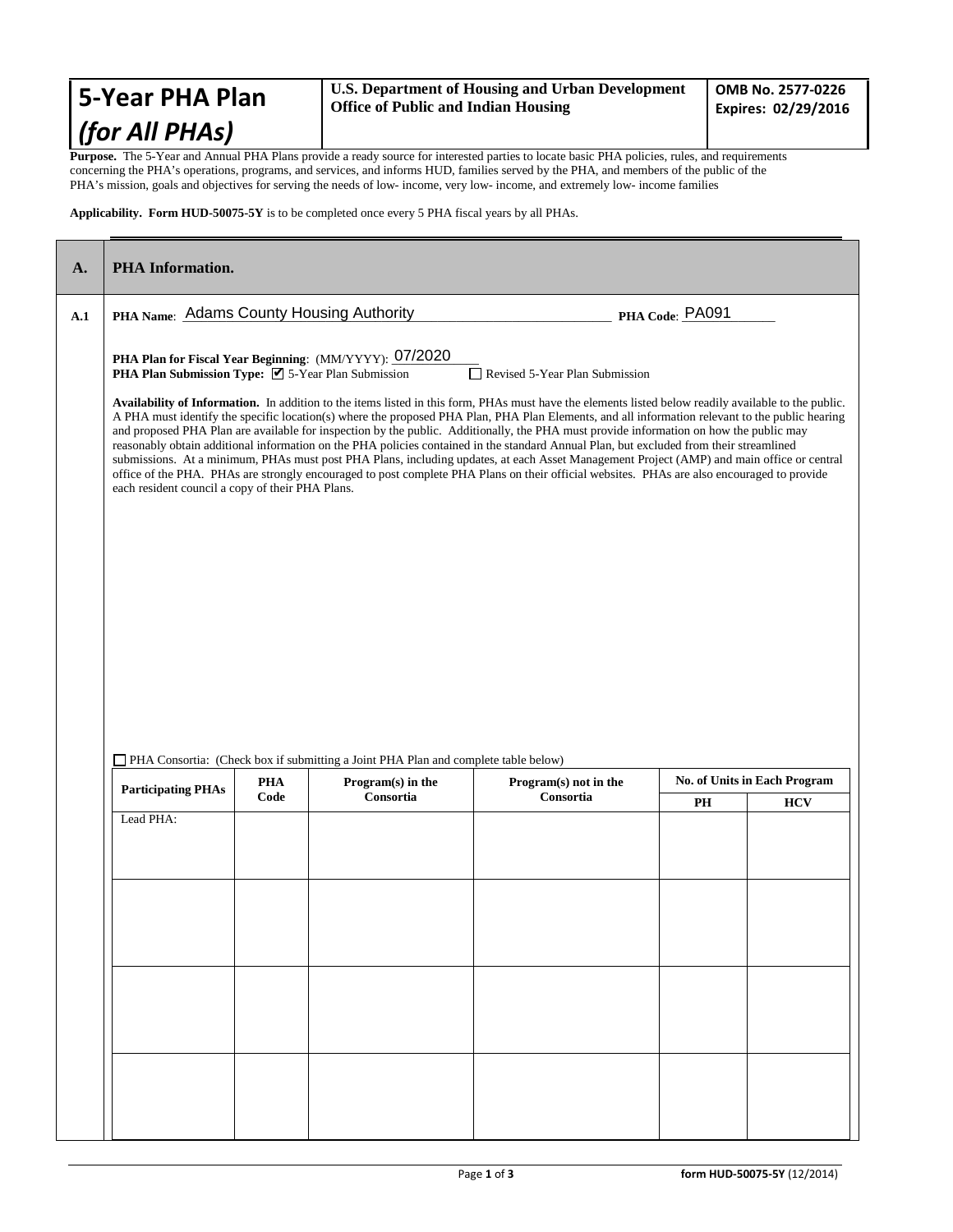| <b>B.</b> | 5-Year Plan. Required for all PHAs completing this form.                                                                                                                                                                                                                                                                                                                                                            |
|-----------|---------------------------------------------------------------------------------------------------------------------------------------------------------------------------------------------------------------------------------------------------------------------------------------------------------------------------------------------------------------------------------------------------------------------|
| B.1       | Mission. State the PHA's mission for serving the needs of low- income, very low- income, and extremely low- income families in the PHA's<br>jurisdiction for the next five years.<br>ACHA envisions a future where everyone has affordable, safe, and stable housing by promoting economic                                                                                                                          |
|           | independence and working collaboratively with our residents and community partners.                                                                                                                                                                                                                                                                                                                                 |
| B.2       | Goals and Objectives. Identify the PHA's quantifiable goals and objectives that will enable the PHA to serve the needs of low-income, very low-<br>income, and extremely low- income families for the next five years.                                                                                                                                                                                              |
|           | ACHA will continue to apply for additional funding such as VASH, MS-5, and FSS to offer additional housing<br>and advancement options to our clients. ACHA will continue to offer homeownership opportunities. ACHA<br>strives to fully utilize HAP at 98% levels or above to ensure a maximum amount of families receive housing<br>assistance. ACHA strives to retain a High Performer SEMAP rating.              |
| B.3       | Progress Report. Include a report on the progress the PHA has made in meeting the goals and objectives described in the previous 5-Year Plan.                                                                                                                                                                                                                                                                       |
|           | Since the previous 5-year plan, ACHA has received 14 MS-5 vouchers and 10 VASH vouchers to assist<br>under-served community members. Our FSS program serves 32 clients. Seven clients use their vouchers<br>for homeownership. ACHA is a charter member of the @Home in Adams County affordable county initiative<br>collaborating with non-profits and businesses in our region to create more affordable housing. |
| B.4       | Violence Against Women Act (VAWA) Goals. Provide a statement of the PHA's goals, activities objectives, policies, or programs that will<br>enable the PHA to serve the needs of child and adult victims of domestic violence, dating violence, sexual assault, or stalking.                                                                                                                                         |
|           | ACHA follows all VAWA regulations and provides VAWA information to each household annually. We have<br>assisted several clients with emergency VAWA transfers to other PHAs to ensure their safety.                                                                                                                                                                                                                 |
| B.5       | Significant Amendment or Modification. Provide a statement on the criteria used for determining a significant amendment or modification to the<br>5-Year Plan.                                                                                                                                                                                                                                                      |
|           | A significant amendment or modification is defined as a change to the administrative plan related to rent<br>determination, admissions criteria, waiting list preferences, or homeownership programs.                                                                                                                                                                                                               |
| B.6       | <b>Resident Advisory Board (RAB) Comments.</b><br>(a) Did the RAB(s) provide comments to the 5-Year PHA Plan?<br>Y<br>N<br>回<br>$\Box$                                                                                                                                                                                                                                                                              |
|           | (b) If yes, comments must be submitted by the PHA as an attachment to the 5-Year PHA Plan. PHAs must also include a narrative describing their<br>analysis of the RAB recommendations and the decisions made on these recommendations.                                                                                                                                                                              |
| B.7       | <b>Certification by State or Local Officials.</b><br>Form HUD 50077-SL Certification by State or Local Officials of PHA Plans Consistency with the Consolidated Plan, must be submitted by the<br>PHA as an electronic attachment to the PHA Plan.                                                                                                                                                                  |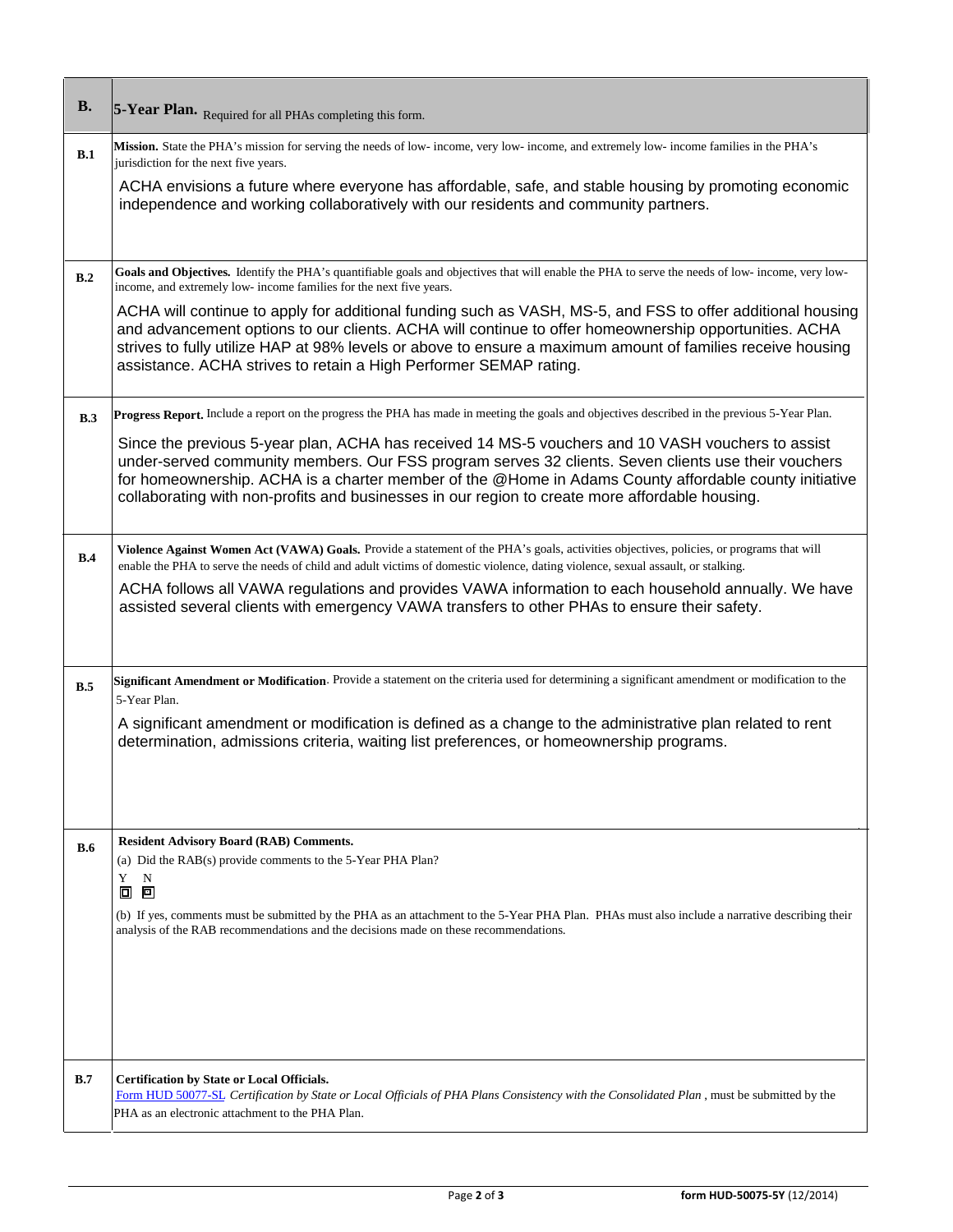Purpose. The 5-Year and Annual PHA Plans provide a ready source for interested parties to locate basic PHA policies, rules, and requirements concerning the PHA's operations, programs, and services, and informs HUD, families served by the PHA, and members of the public of the PHA's mission, goals and objectives for serving the needs of low- income, very low- income, and extremely low- income families

**Applicability.** Form HUD-50075-HCV is to be completed annually by **HCV-Only PHAs**. PHAs that meet the definition of a Standard PHA, Troubled PHA, High Performer PHA, Small PHA, or Qualified PHA do not need to submit this form. Where applicable, separate Annual PHA Plan forms are available for each of these types of PHAs.

#### **Definitions.**

- (1) *High-Performer PHA* A PHA that owns or manages more than 550 combined public housing units and housing choice vouchers, and was designated as a high performer on both of the most recent Public Housing Assessment System (PHAS) and Section Eight Management Assessment Program (SEMAP) assessments if administering both programs, or PHAS if only administering public housing.
- (2) *Small PHA* A PHA that is not designated as PHAS or SEMAP troubled, or at risk of being designated as troubled, that owns or manages less than 250 public housing units and any number of vouchers where the total combined units exceeds 550.
- (3) *Housing Choice Voucher (HCV) Only PHA* A PHA that administers more than 550 HCVs, was not designated as troubled in its most recent SEMAP assessment, and does not own or manage public housing.
- (4) *Standard PHA* A PHA that owns or manages 250 or more public housing units and any number of vouchers where the total combined units exceeds 550, and that was designated as a standard performer in the most recent PHAS and SEMAP assessments.
- (5) *Troubled PHA* **-** A PHA that achieves an overall PHAS or SEMAP score of less than 60 percent.
- (6) *Qualified PHA* A PHA with 550 or fewer public housing dwelling units and/or housing choice vouchers combined, and is not PHAS or SEMAP troubled.

| $\mathbf{A}$ . | <b>PHA Information.</b>                                                                                                                                                                                                                                                                                                                                                                                                                                                                                                                                                                                                                                                                                                                                                                                                                                                                                 |                 |                                                                                                   |                                    |                                     |  |
|----------------|---------------------------------------------------------------------------------------------------------------------------------------------------------------------------------------------------------------------------------------------------------------------------------------------------------------------------------------------------------------------------------------------------------------------------------------------------------------------------------------------------------------------------------------------------------------------------------------------------------------------------------------------------------------------------------------------------------------------------------------------------------------------------------------------------------------------------------------------------------------------------------------------------------|-----------------|---------------------------------------------------------------------------------------------------|------------------------------------|-------------------------------------|--|
| A.1            | PHA Name: Adams County Housing Authority                                                                                                                                                                                                                                                                                                                                                                                                                                                                                                                                                                                                                                                                                                                                                                                                                                                                |                 |                                                                                                   | PHA Code: PA091                    |                                     |  |
|                | PHA Plan for Fiscal Year Beginning: (MM/YYYY): 07/2020                                                                                                                                                                                                                                                                                                                                                                                                                                                                                                                                                                                                                                                                                                                                                                                                                                                  |                 | PHA Inventory (Based on Annual Contributions Contract (ACC) units at time of FY beginning, above) |                                    |                                     |  |
|                | Number of Housing Choice Vouchers (HCVs) 610                                                                                                                                                                                                                                                                                                                                                                                                                                                                                                                                                                                                                                                                                                                                                                                                                                                            |                 |                                                                                                   |                                    |                                     |  |
|                | PHA Plan Submission Type: ☑ Annual Submission                                                                                                                                                                                                                                                                                                                                                                                                                                                                                                                                                                                                                                                                                                                                                                                                                                                           |                 |                                                                                                   | □ Revised Annual Submission        |                                     |  |
|                | Availability of Information. In addition to the items listed in this form, PHAs must have the elements listed below readily available to the public.<br>A PHA must identify the specific location(s) where the proposed PHA Plan, PHA Plan Elements, and all information relevant to the public hearing<br>and proposed PHA Plan are available for inspection by the public. Additionally, the PHA must provide information on how the public may<br>reasonably obtain additional information of the PHA policies contained in the standard Annual Plan, but excluded from their streamlined<br>submissions. At a minimum, PHAs must post PHA Plans, including updates, at the main office or central office of the PHA. PHAs are strongly<br>encouraged to post complete PHA Plans on their official website.<br><b>PHA Consortia:</b> (Check box if submitting a joint Plan and complete table below) |                 |                                                                                                   |                                    |                                     |  |
|                | <b>Participating PHAs</b>                                                                                                                                                                                                                                                                                                                                                                                                                                                                                                                                                                                                                                                                                                                                                                                                                                                                               | <b>PHA Code</b> | Program(s) in the Consortia                                                                       | Program(s) not in the<br>Consortia | <b>No. of Units in Each Program</b> |  |
|                | Lead HA:                                                                                                                                                                                                                                                                                                                                                                                                                                                                                                                                                                                                                                                                                                                                                                                                                                                                                                |                 |                                                                                                   |                                    |                                     |  |
|                |                                                                                                                                                                                                                                                                                                                                                                                                                                                                                                                                                                                                                                                                                                                                                                                                                                                                                                         |                 |                                                                                                   |                                    |                                     |  |
|                |                                                                                                                                                                                                                                                                                                                                                                                                                                                                                                                                                                                                                                                                                                                                                                                                                                                                                                         |                 |                                                                                                   |                                    |                                     |  |
|                |                                                                                                                                                                                                                                                                                                                                                                                                                                                                                                                                                                                                                                                                                                                                                                                                                                                                                                         |                 |                                                                                                   |                                    |                                     |  |
|                |                                                                                                                                                                                                                                                                                                                                                                                                                                                                                                                                                                                                                                                                                                                                                                                                                                                                                                         |                 |                                                                                                   |                                    |                                     |  |
|                |                                                                                                                                                                                                                                                                                                                                                                                                                                                                                                                                                                                                                                                                                                                                                                                                                                                                                                         |                 |                                                                                                   |                                    |                                     |  |
|                |                                                                                                                                                                                                                                                                                                                                                                                                                                                                                                                                                                                                                                                                                                                                                                                                                                                                                                         |                 |                                                                                                   |                                    |                                     |  |
|                |                                                                                                                                                                                                                                                                                                                                                                                                                                                                                                                                                                                                                                                                                                                                                                                                                                                                                                         |                 |                                                                                                   |                                    |                                     |  |
|                |                                                                                                                                                                                                                                                                                                                                                                                                                                                                                                                                                                                                                                                                                                                                                                                                                                                                                                         |                 |                                                                                                   |                                    |                                     |  |
|                |                                                                                                                                                                                                                                                                                                                                                                                                                                                                                                                                                                                                                                                                                                                                                                                                                                                                                                         |                 |                                                                                                   |                                    |                                     |  |
|                |                                                                                                                                                                                                                                                                                                                                                                                                                                                                                                                                                                                                                                                                                                                                                                                                                                                                                                         |                 |                                                                                                   |                                    |                                     |  |
|                |                                                                                                                                                                                                                                                                                                                                                                                                                                                                                                                                                                                                                                                                                                                                                                                                                                                                                                         |                 |                                                                                                   |                                    |                                     |  |
|                |                                                                                                                                                                                                                                                                                                                                                                                                                                                                                                                                                                                                                                                                                                                                                                                                                                                                                                         |                 |                                                                                                   |                                    |                                     |  |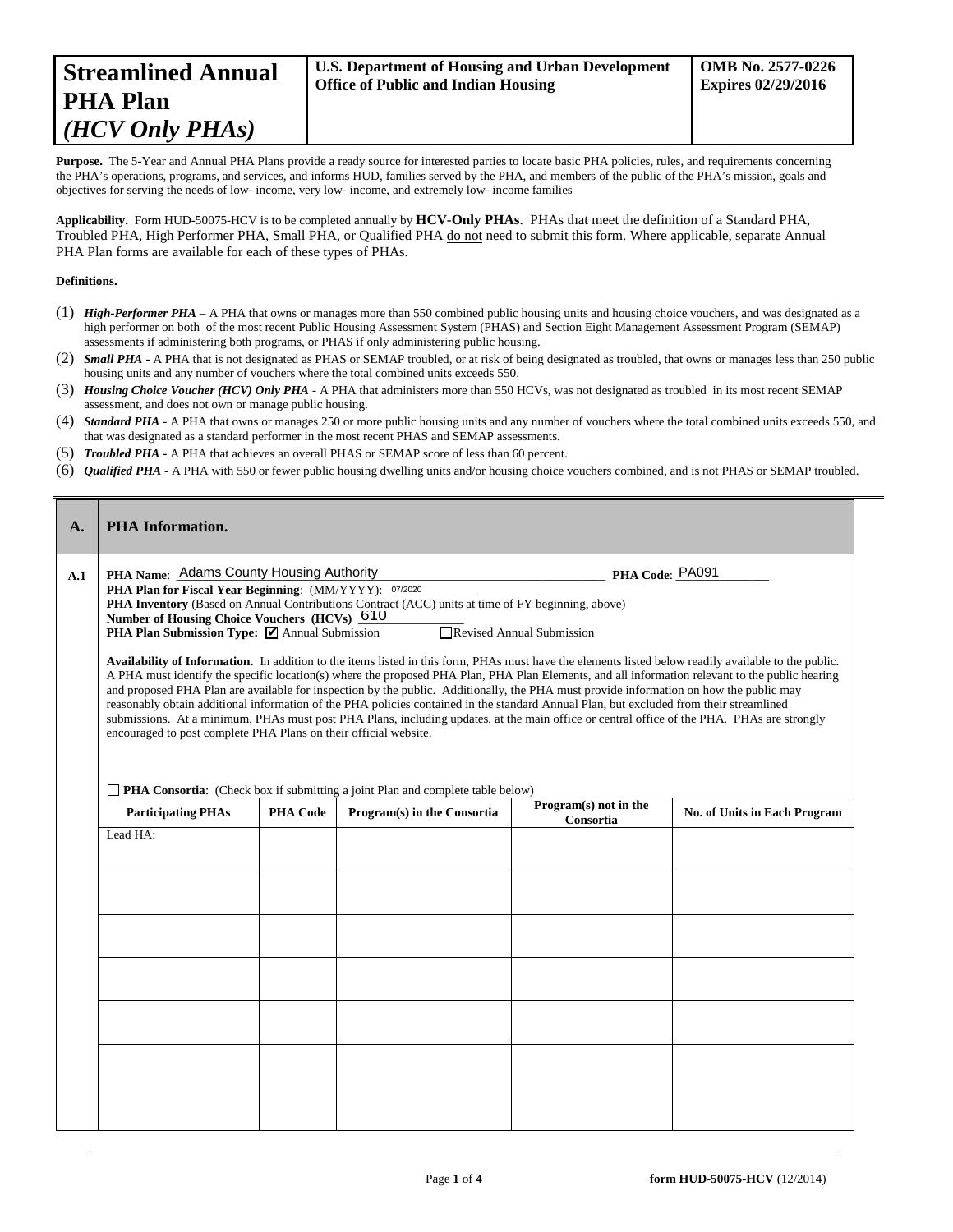| В.         | <b>Annual Plan.</b>                                                                                                                                                                                                                                                                                                                                                                                                                                                                                                                                                                                                                                                                                                                                                                                                                                                                                                                                                                                                                       |
|------------|-------------------------------------------------------------------------------------------------------------------------------------------------------------------------------------------------------------------------------------------------------------------------------------------------------------------------------------------------------------------------------------------------------------------------------------------------------------------------------------------------------------------------------------------------------------------------------------------------------------------------------------------------------------------------------------------------------------------------------------------------------------------------------------------------------------------------------------------------------------------------------------------------------------------------------------------------------------------------------------------------------------------------------------------|
| B.1        | <b>Revision of PHA Plan Elements.</b><br>(a) Have the following PHA Plan elements been revised by the PHA since its last Annual Plan submission?<br>Y N<br>Housing Needs and Strategy for Addressing Housing Needs.<br>Deconcentration and Other Policies that Govern Eligibility, Selection, and Admissions.<br>⊓<br>Financial Resources.<br>⊡<br>Rent Determination.<br>O,<br>Operation and Management.<br>The Informal Review and Hearing Procedures.<br>Informal Review and Hearing Procedures.<br>Informal Review and Hearing Procedures.<br>ISelf Sufficiency Programs and Treatment of Income Changes Resulting from Welfare Program Requ<br>$\Box$ Substantial Deviation.<br>Significant Amendment/Modification.<br>⊡<br>n.<br>(b) If the PHA answered yes for any element, describe the revisions for each element(s):<br>Local waiting list preferences have been updated to include a preference for victims of domestic violence.<br>Voucher sizes have been updated- a 3-person household qualifies for a 3-bedroom voucher. |
| B.2        | <b>New Activities</b><br>(a) Does the PHA intend to undertake any new activities related to the following in the PHA's current Fiscal Year?<br>Y N Project Based Vouchers.<br>$\overline{\cdot}$<br>$\Box$<br>(b) If this activity is planned for the current Fiscal Year, describe the activities. Provide the projected number of project-based units and general                                                                                                                                                                                                                                                                                                                                                                                                                                                                                                                                                                                                                                                                       |
|            | locations, and describe how project-basing would be consistent with the PHA Plan.                                                                                                                                                                                                                                                                                                                                                                                                                                                                                                                                                                                                                                                                                                                                                                                                                                                                                                                                                         |
| B.3        | <b>Most Recent Fiscal Year Audit.</b><br>(a) Were there any findings in the most recent FY Audit?<br>Y N N/A<br>$\Box$ $\Box$<br>$\Box$<br>(b) If yes, please describe:                                                                                                                                                                                                                                                                                                                                                                                                                                                                                                                                                                                                                                                                                                                                                                                                                                                                   |
| B.4        | <b>Civil Rights Certification</b><br>Form HUD-50077 PHA Certifications of Compliance with the PHA Plans and Related Regulations, must be submitted by the PHA as an electronic<br>attachment to the PHA Plan.                                                                                                                                                                                                                                                                                                                                                                                                                                                                                                                                                                                                                                                                                                                                                                                                                             |
| B.5        | <b>Certification by State or Local Officials.</b><br>Form HUD 50077-SL Certification by State or Local Officials of PHA Plans Consistency with the Consolidated Plan, must be submitted by the<br>PHA as an electronic attachment to the PHA Plan.                                                                                                                                                                                                                                                                                                                                                                                                                                                                                                                                                                                                                                                                                                                                                                                        |
| <b>B.6</b> | Progress Report.<br>Provide a description of the PHA's progress in meeting its Mission and Goals described in its 5-Year PHA Plan.<br>ACHA has received 14 MS-5 vouchers and 10 VASH vouchers to assist under-served community members.<br>Our FSS program serves 32 clients. Seven clients use their vouchers for homeownership.                                                                                                                                                                                                                                                                                                                                                                                                                                                                                                                                                                                                                                                                                                         |
| B.7        | <b>Resident Advisory Board (RAB) Comments.</b><br>(a) Did the RAB(s) provide comments to the PHA Plan?<br>Y<br>N<br>⊡<br>$\Box$<br>(a) If yes, comments must be submitted by the PHA as an attachment to the PHA Plan. PHAs must also include a narrative describing their<br>analysis of the RAB recommendations and the decisions made on these recommendations.                                                                                                                                                                                                                                                                                                                                                                                                                                                                                                                                                                                                                                                                        |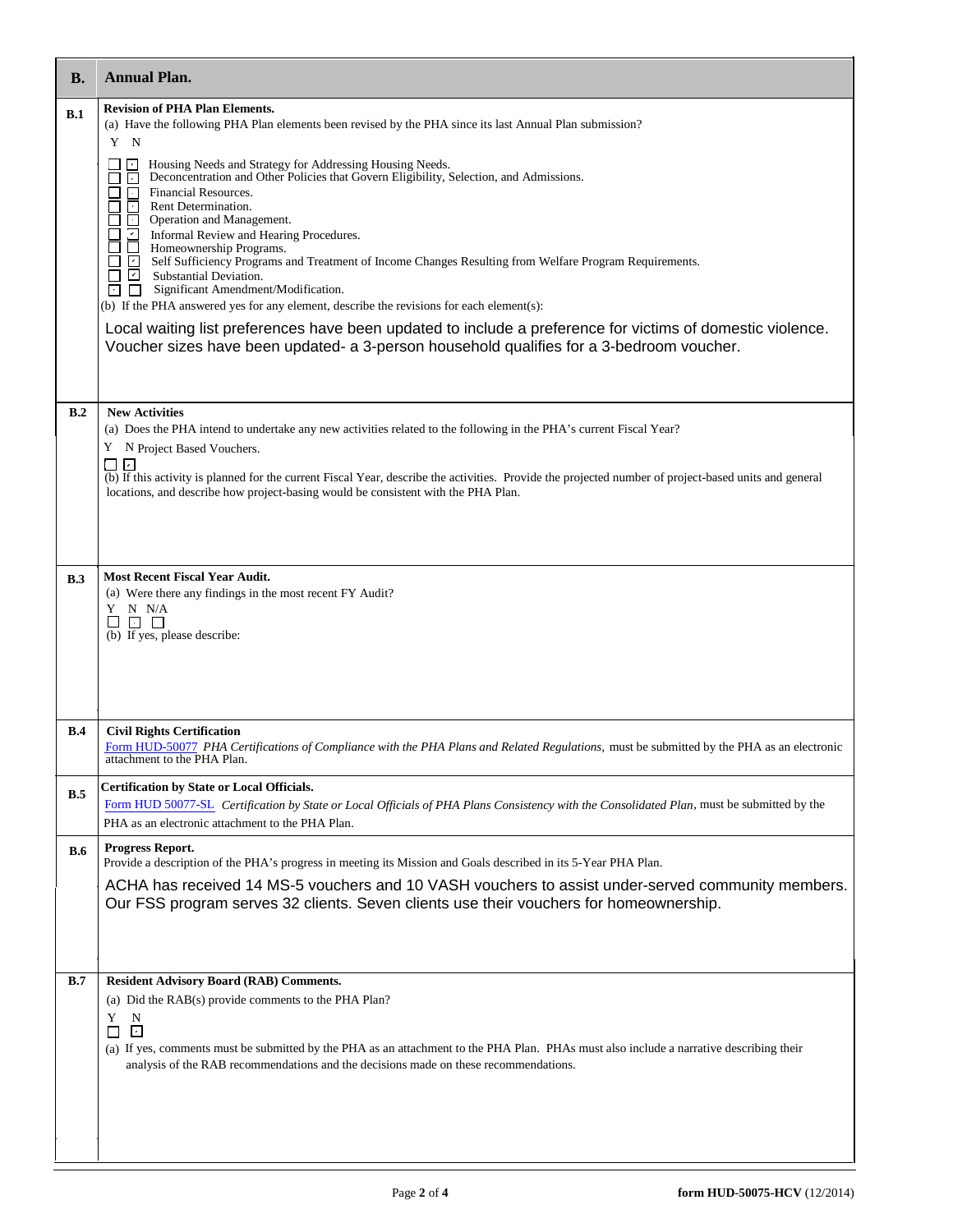

February 28, 2020

Stephanie McIlwee, Executive Director **Adams County Housing Authority** 40 East High Street Gettysburg, PA 17325

Dear Ms. McIlwee:

The Center for Community and Housing Development has received a request for a Certificate of Consistency with the Pennsylvania Consolidated Plan. The application indicates that the Housing Authority of Adams County manages no public housing units and 610 housing units with Section 8 vouchers. Additionally, your housing authority is undertaking appropriate activities to provide housing and support services to very low-income households. The request indicates that the Housing Authority is in full compliance with Section 504 of the Rehabilitation Act of 1973 and the Americans with Disabilities Act of 1990.

Enclosed, please find a Certificate of Consistency with the Pennsylvania Consolidated Plan, executed February 28, 2020.

Should you have any questions regarding this matter, please contact me at (717) 720-7404.

Sincerely,

Megan Snyder

Megan Snyder Center for Community and Housing Development

Enclosures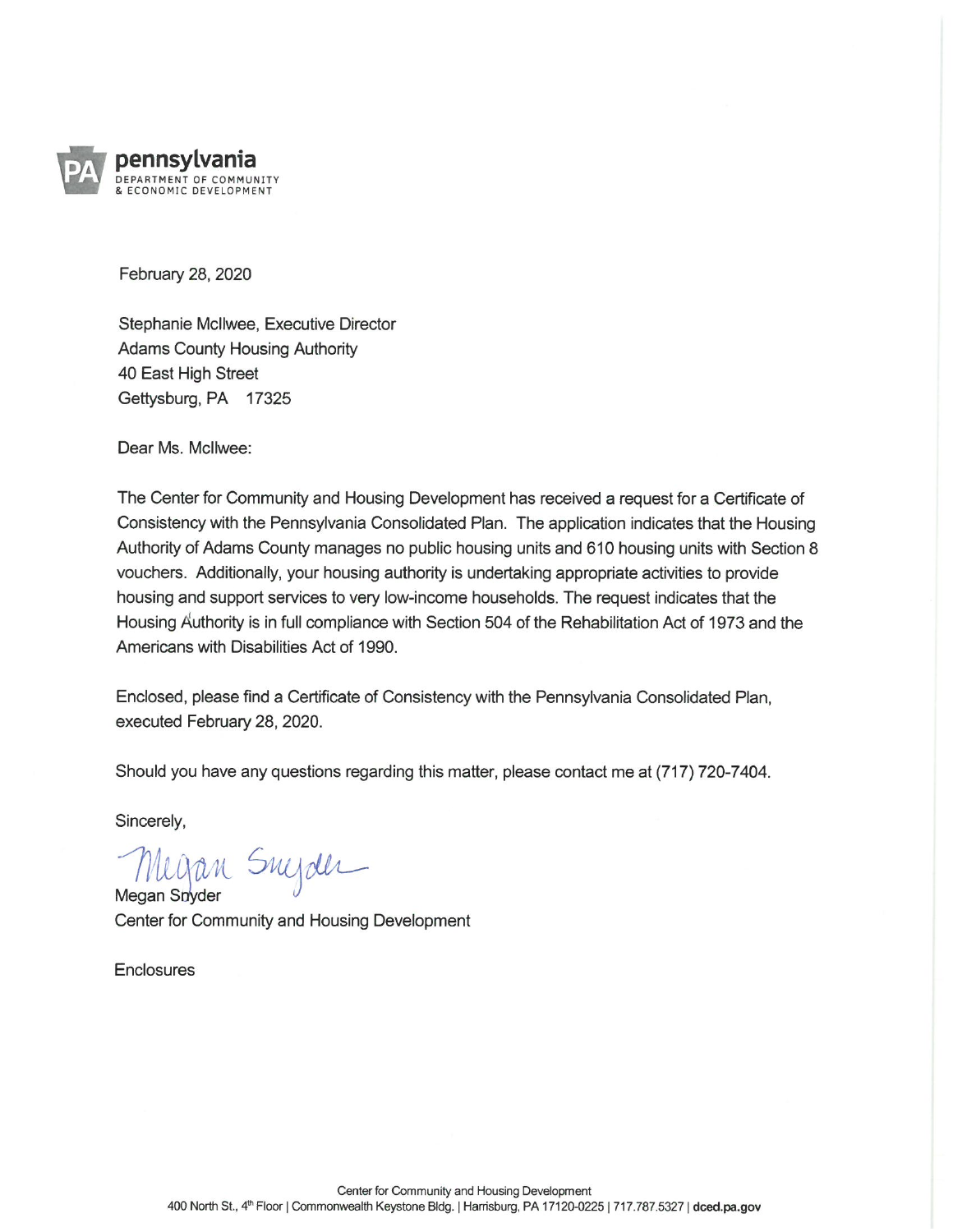**Certification by State or Local Official of PHA Plans Consistency** with the Consolidated Plan or **State Consolidated Plan** (All PHAs)

U. S Department of Housing and Urban Development Office of Public and Indian Housing OMB No. 2577-0226 **Expires 2/29/2016** 

## **Certification by State or Local Official of PHA Plans Consistency with the Consolidated Plan or State Consolidated Plan**

I. Kathy Possinger the Director Official's Name Official's Title

certify that the 5-Year PHA Plan and/or Annual PHA Plan of the

**Adams County Housing Authority** 

PHA Name

is consistent with the Consolidated Plan or State Consolidated Plan and the Analysis of

Impediments (AI) to Fair Housing Choice of the

Commonwealth of Pennsylvania

pursuant to 24 CFR Part 91.

**Local Jurisdiction Name** 

Provide a description of how the PHA Plan is consistent with the Consolidated Plan or State Consolidated Plan and the AI.

Homeownership incentives for public housing residents. Resident initiatives, especially those aimed at promoting the economic self-sufficiency of public housing residents. Request for additional Section 8

vouchers from HUD.

I hereby certify that all the information stated herein, as well as any information provided in the accompaniment herewith, is true and accurate. Warning: HUD will prosecute false claims and statements. Conviction may resu

| Name of Authorized Official | Title                                                            |
|-----------------------------|------------------------------------------------------------------|
| <b>Kathy Possinger</b>      | Director, DCED's Center for Community<br>and Housing Development |
| Signature                   | Date<br>02/28/2020                                               |
|                             |                                                                  |

form HUD-50077-SL (12/2014)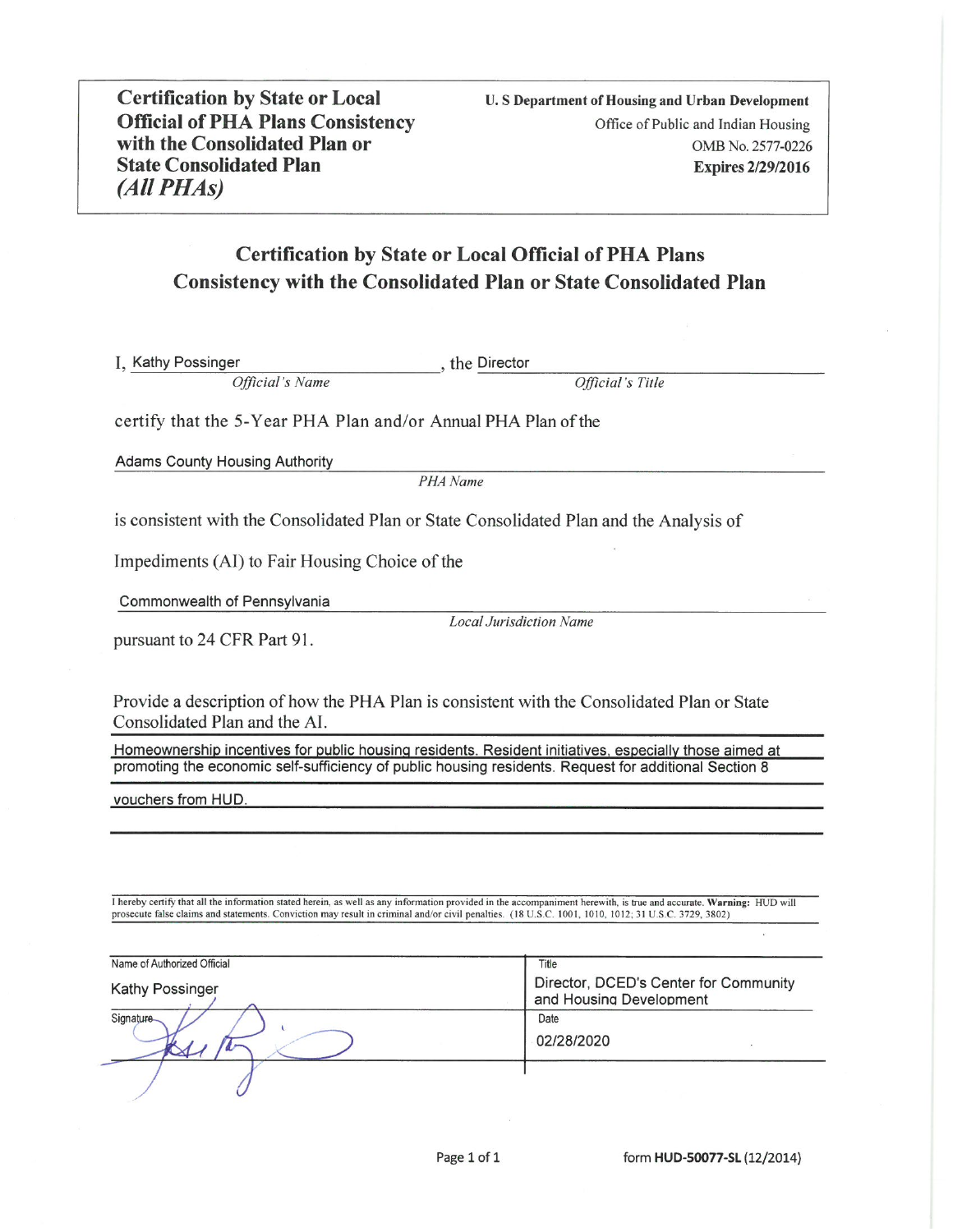**Certifications of Compliance with PHA Plans and Related Regulations** *(Standard, Troubled, HCV-Only, and High Performer PHAs)*

## **PHA Certifications of Compliance with the PHA Plan and Related Regulations including Required Civil Rights Certifications**

*Acting on behalf of the Board of Commissioners of the Public Housing Agency (PHA) listed below, as its Chairman or other authorized PHA official if there is no Board of Commissioners, I approve the submission of the X 5-Year and/or\_x\_\_ Annual PHA Plan for the PHA fiscal year beginning July 1, 2020, hereinafter referred to as" the Plan", of which this document is a part and make the following certifications and agreements with the Department of Housing and Urban Development (HUD) in connection with the submission of the Plan and implementation thereof:* 

- 1. The Plan is consistent with the applicable comprehensive housing affordability strategy (or any plan incorporating such strategy) for the jurisdiction in which the PHA is located.
- 2. The Plan contains a certification by the appropriate State or local officials that the Plan is consistent with the applicable Consolidated Plan, which includes a certification that requires the preparation of an Analysis of Impediments to Fair Housing Choice, for the PHA's jurisdiction and a description of the manner in which the PHA Plan is consistent with the applicable Consolidated Plan.
- 3. The PHA has established a Resident Advisory Board or Boards, the membership of which represents the residents assisted by the PHA, consulted with this Resident Advisory Board or Boards in developing the Plan, including any changes or revisions to the policies and programs identified in the Plan before they were implemented, and considered the recommendations of the RAB (24 CFR 903.13). The PHA has included in the Plan submission a copy of the recommendations made by the Resident Advisory Board or Boards and a description of the manner in which the Plan addresses these recommendations.
- 4. The PHA made the proposed Plan and all information relevant to the public hearing available for public inspection at least 45 days before the hearing, published a notice that a hearing would be held and conducted a hearing to discuss the Plan and invited public comment.
- 5. The PHA certifies that it will carry out the Plan in conformity with Title VI of the Civil Rights Act of 1964, the Fair Housing Act, section 504 of the Rehabilitation Act of 1973, and title II of the Americans with Disabilities Act of 1990.
- 6. The PHA will affirmatively further fair housing by examining their programs or proposed programs, identifying any impediments to fair housing choice within those programs, addressing those impediments in a reasonable fashion in view of the resources available and work with local jurisdictions to implement any of the jurisdiction's initiatives to affirmatively further fair housing that require the PHA's involvement and by maintaining records reflecting these analyses and actions.
- 7. For PHA Plans that includes a policy for site based waiting lists:
	- The PHA regularly submits required data to HUD's 50058 PIC/IMS Module in an accurate, complete and timely manner (as specified in PIH Notice 2010-25);
	- The system of site-based waiting lists provides for full disclosure to each applicant in the selection of the development in which to reside, including basic information about available sites; and an estimate of the period of time the applicant would likely have to wait to be admitted to units of different sizes and types at each site;
	- Adoption of a site-based waiting list would not violate any court order or settlement agreement or be inconsistent with a pending complaint brought by HUD;
	- The PHA shall take reasonable measures to assure that such a waiting list is consistent with affirmatively furthering fair housing;
	- The PHA provides for review of its site-based waiting list policy to determine if it is consistent with civil rights laws and certifications, as specified in 24 CFR part 903.7(c)(1).
- 8. The PHA will comply with the prohibitions against discrimination on the basis of age pursuant to the Age Discrimination Act of 1975.
- 9. The PHA will comply with the Architectural Barriers Act of 1968 and 24 CFR Part 41, Policies and Procedures for the Enforcement of Standards and Requirements for Accessibility by the Physically Handicapped.
- 10. The PHA will comply with the requirements of section 3 of the Housing and Urban Development Act of 1968, Employment Opportunities for Low-or Very-Low Income Persons, and with its implementing regulation at 24 CFR Part 135.
- 11. The PHA will comply with acquisition and relocation requirements of the Uniform Relocation Assistance and Real Property Acquisition Policies Act of 1970 and implementing regulations at 49 CFR Part 24 as applicable.
- 12. The PHA will take appropriate affirmative action to award contracts to minority and women's business enterprises under 24 CFR 5.105(a).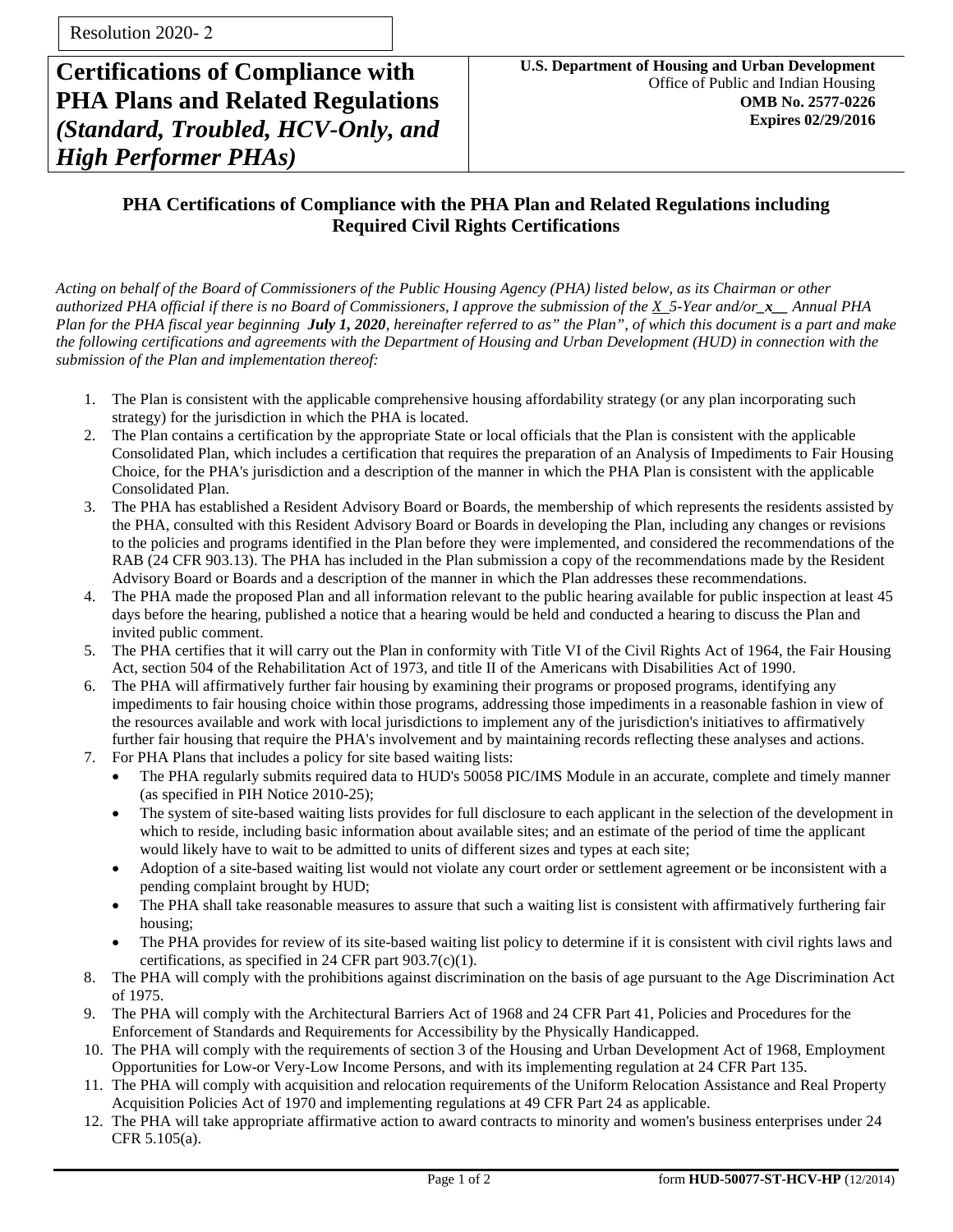- 13. The PHA will provide the responsible entity or HUD any documentation that the responsible entity or HUD needs to carry out its review under the National Environmental Policy Act and other related authorities in accordance with 24 CFR Part 58 or Part 50, respectively.
- 14. With respect to public housing the PHA will comply with Davis-Bacon or HUD determined wage rate requirements under Section 12 of the United States Housing Act of 1937 and the Contract Work Hours and Safety Standards Act.
- 15. The PHA will keep records in accordance with 24 CFR 85.20 and facilitate an effective audit to determine compliance with program requirements.
- 16. The PHA will comply with the Lead-Based Paint Poisoning Prevention Act**,** the Residential Lead-Based Paint Hazard Reduction Act of 1992, and 24 CFR Part 35.
- 17. The PHA will comply with the policies, guidelines, and requirements of OMB Circular No. A-87 (Cost Principles for State, Local and Indian Tribal Governments), 2 CFR Part 225, and 24 CFR Part 85 (Administrative Requirements for Grants and Cooperative Agreements to State, Local and Federally Recognized Indian Tribal Governments).
- 18. The PHA will undertake only activities and programs covered by the Plan in a manner consistent with its Plan and will utilize covered grant funds only for activities that are approvable under the regulations and included in its Plan.
- 19. All attachments to the Plan have been and will continue to be available at all times and all locations that the PHA Plan is available for public inspection. All required supporting documents have been made available for public inspection along with the Plan and additional requirements at the primary business office of the PHA and at all other times and locations identified by the PHA in its PHA Plan and will continue to be made available at least at the primary business office of the PHA.
- 22. The PHA certifies that it is in compliance with applicable Federal statutory and regulatory requirements, including the Declaration of Trust(s).

Adams County Housing Authority PA091 PHA Name PHA Number/HA Code

|  | Annual PHA Plan for Fiscal Year 20 20 |
|--|---------------------------------------|
|--|---------------------------------------|

x

5-Year PHA Plan for Fiscal Years 20\_20\_\_\_ - 20\_25\_\_\_

I hereby certify that all the information stated herein, as well as any information provided in the accompaniment herewith, is true and accurate. **Warning:** HUD will prosecute false claims and statements. Conviction may result in criminal and/or civil penalties. (18 U.S.C. 1001, 1010, 1012; 31 U.S.C. 3729, 3802).

 $\Box$  . The contribution of the contribution of the contribution of the contribution of the contribution of the contribution of the contribution of the contribution of the contribution of the contribution of the contributi

| Name of Authorized Official | Title |
|-----------------------------|-------|
|                             |       |
| Signature                   | Date  |
|                             |       |